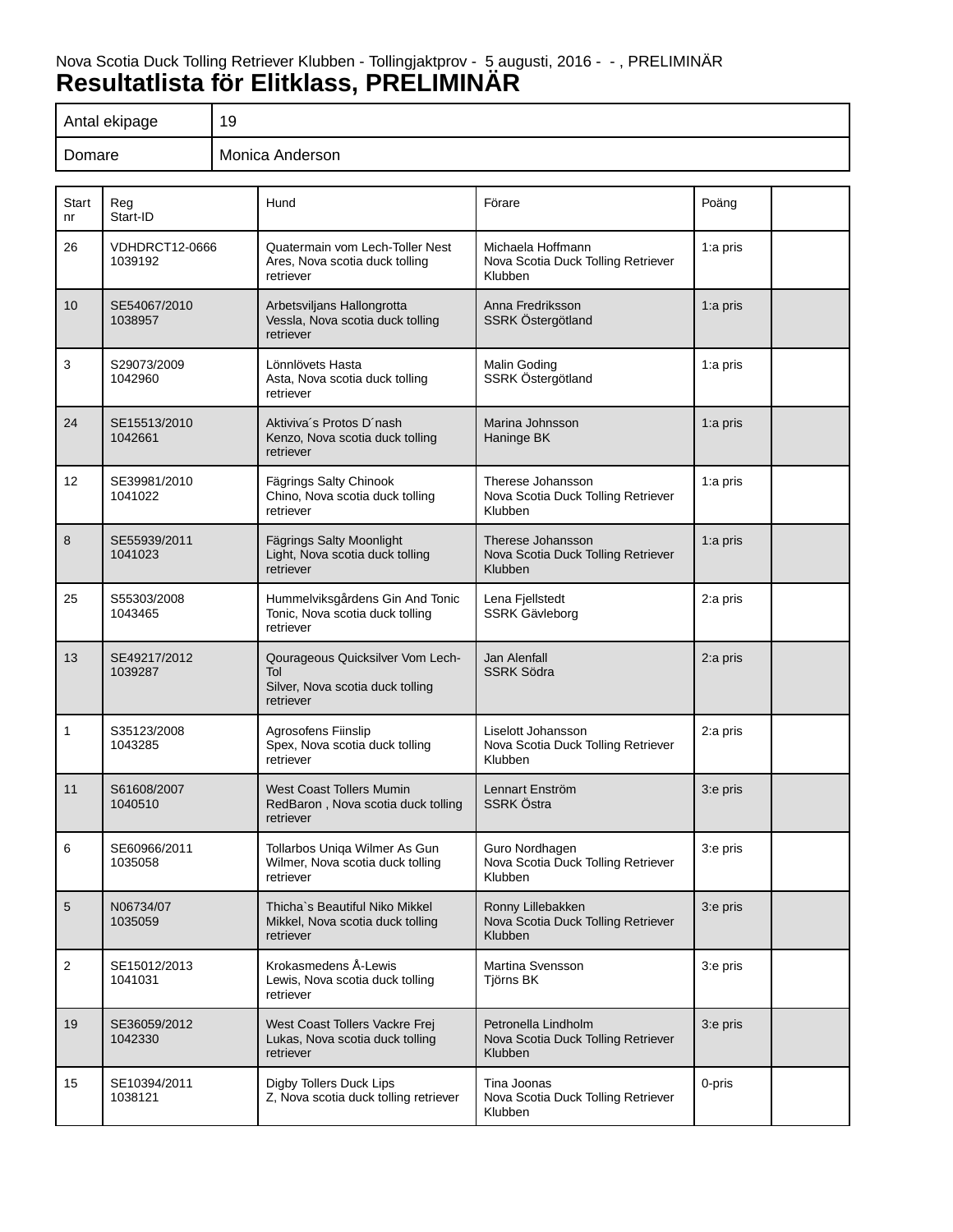| <b>Start</b><br>nr | Rea<br>Start-ID         | Hund                                                                                | Förare                                                          | Poäng  |  |
|--------------------|-------------------------|-------------------------------------------------------------------------------------|-----------------------------------------------------------------|--------|--|
| 23                 | SE53817/2012<br>1041301 | Agrosofens Lustigkurra<br>Jippi, Nova scotia duck tolling<br>retriever              | Sara Jansson<br>Nova Scotia Duck Tolling Retriever<br>Klubben   | 0-pris |  |
| 4                  | S30873/2008<br>1043270  | <b>Bluenosers Pacific Phoenix</b><br>Phoenix, Nova scotia duck tolling<br>retriever | Ingrid Larsson<br>Nova Scotia Duck Tolling Retriever<br>Klubben | 0-pris |  |
| 21                 | SE61572/2010<br>1043433 | <b>Inlicios 6th Sense</b><br>Lizza, Nova scotia duck tolling<br>retriever           | Håkan Linde<br>Svenska spaniel- och<br>retrieverklubben         | 0-pris |  |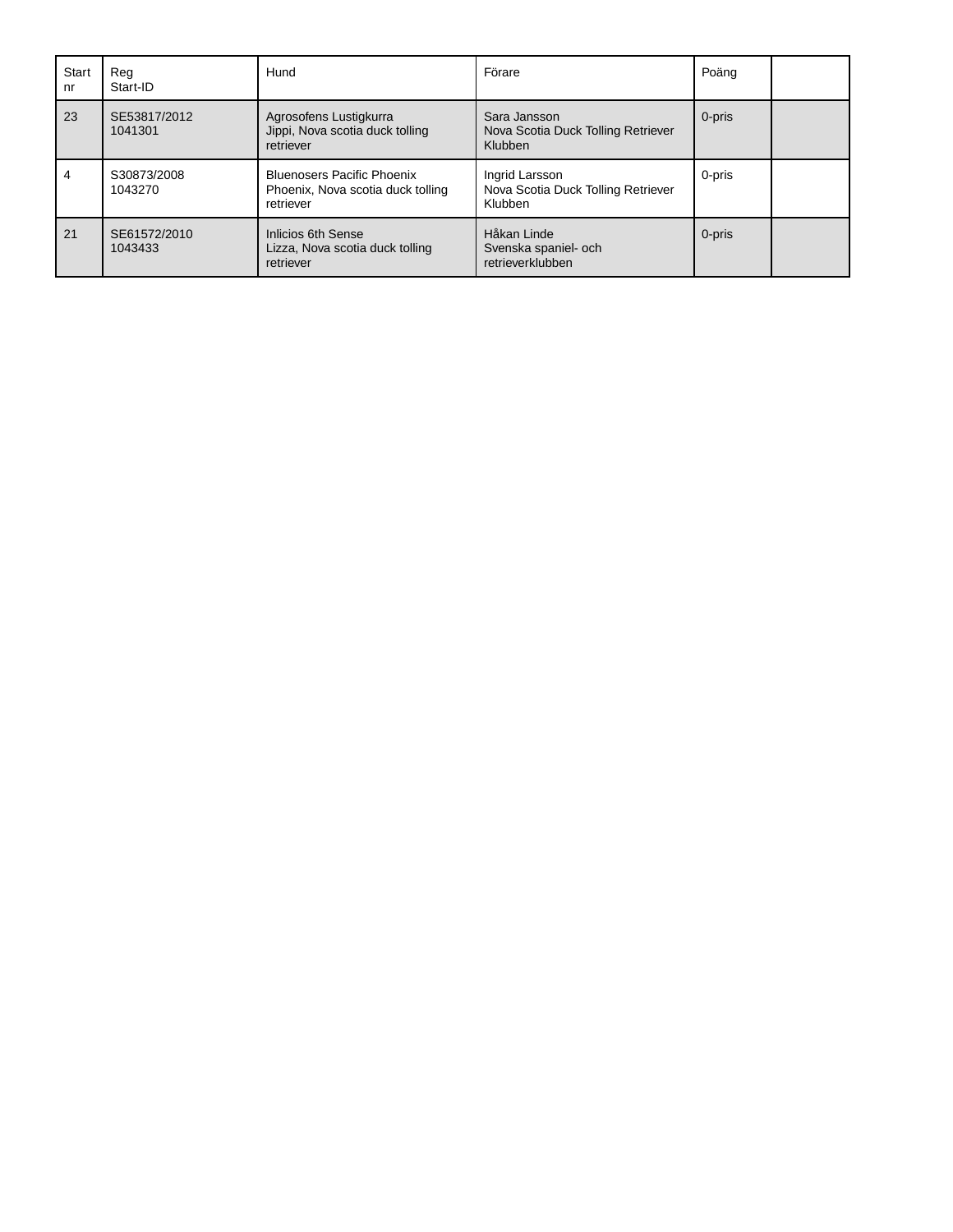# Nova Scotia Duck Tolling Retriever Klubben - Tollingjaktprov - 4 augusti, 2016 - - , PRELIMINÄR **Resultatlista för Öppen klass, PRELIMINÄR**

| Antal ekipage | 26                              |
|---------------|---------------------------------|
| Domare        | Monica Anderson, Kurt Lundström |

| Start<br>nr    | Reg<br>Start-ID         | Hund                                                                             | Förare                                                             | Poäng    |
|----------------|-------------------------|----------------------------------------------------------------------------------|--------------------------------------------------------------------|----------|
| 24             | SE14609/2013<br>1042255 | River Fox Red Fire Of Texmo<br>Moltas, Nova scotia duck tolling<br>retriever     | Emma Sjöberg<br><b>SSRK</b>                                        | 1:a pris |
| 21             | SE47918/2013<br>1043597 | River Fox Storm Av Kolfix<br>Storm, Nova scotia duck tolling<br>retriever        | Sverker Haraldsson<br><b>SSRK Södra</b>                            | 2:a pris |
| 20             | SE44055/2011<br>1034853 | <b>Tollartrollets Molle</b><br>Mika, Nova scotia duck tolling<br>retriever       | Susanne Reinke<br>Nova Scotia Duck Tolling Retriever<br>Klubben    | 2:a pris |
| 5              | SE14608/2013<br>1041854 | River Fox Red Blaze Of Texmo<br>Lycka, Nova scotia duck tolling<br>retriever     | Ingela Sandenskog<br>Nova Scotia Duck Tolling Retriever<br>Klubben | 2:a pris |
| 1              | SE23617/2013<br>1043859 | Arbetsviljans Tigerkaka<br>Lova, Nova scotia duck tolling<br>retriever           | Elisabet Nordqvist<br>Väsby BK                                     | 3:e pris |
| $\overline{4}$ | SE66503/2010<br>1042852 | Agildes Surprise Prix D'hobbe<br>Holly, Nova scotia duck tolling<br>retriever    | Hanna Isaksson<br><b>SSRK Östra</b>                                | 3:e pris |
| 28             | S57909/2007<br>1043279  | Vildandens Pangbrud Af Axquiz<br>Zokie, Nova scotia duck tolling<br>retriever    | Sanna Norén<br>Lidingö BK                                          | 3:e pris |
| 14             | SE31926/2014<br>1042176 | Aktiviva's Hertta Di Matti<br>Spana, Nova scotia duck tolling<br>retriever       | Susanna Hallgren<br><b>SSRK Östra</b>                              | 3:e pris |
| 16             | SE24912/2013<br>1042854 | Digby Tollers Daytona<br>Noice, Nova scotia duck tolling<br>retriever            | Åsa Roosqvist<br>Nova Scotia Duck Tolling Retriever<br>Klubben     | 3:e pris |
| 12             | SE24917/2013<br>1038248 | Digby Tollers Scuderia<br>Zoya, Nova scotia duck tolling<br>retriever            | Lena Muchardt<br>Nova Scotia Duck Tolling Retriever<br>Klubben     | 0-pris   |
| 27             | S29075/2009<br>1038344  | Lönnlövets Busa<br>Busa, Nova scotia duck tolling<br>retriever                   | Lena Lillstrand<br>Mälarö BK                                       | 0-pris   |
| 10             | S58075/2009<br>1043208  | <b>Blazing Fowler's Purdey</b><br>Turbo, Nova scotia duck tolling<br>retriever   | Anna Andersson<br>Nova Scotia Duck Tolling Retriever<br>Klubben    | 0-pris   |
| 15             | SE54765/2013<br>1043221 | Andrummets Sugga Tp<br>Suggan, Nova scotia duck tolling<br>retriever             | Marie Eklöv<br>SSRK Östergötland                                   | 0-pris   |
| 9              | SE53813/2012<br>1043185 | Agrosofens Spelevink<br>Mixer, Nova scotia duck tolling<br>retriever             | <b>Mats Viker</b><br>Nova Scotia Duck Tolling Retriever<br>Klubben | 0-pris   |
| 17             | S21090/2008<br>1039709  | <b>Tollarbos Tolle Von Ducke</b><br>Tolle, Nova scotia duck tolling<br>retriever | Eva Mattsson<br>Nova Scotia Duck Tolling Retriever<br>Klubben      | 0-pris   |
| 18             | SE47919/2013<br>1039926 | River Fox Tromb Av Kolfix<br>Maddox, Nova scotia duck tolling<br>retriever       | Emma Strömbäck<br><b>SSRK Södra</b>                                | 0-pris   |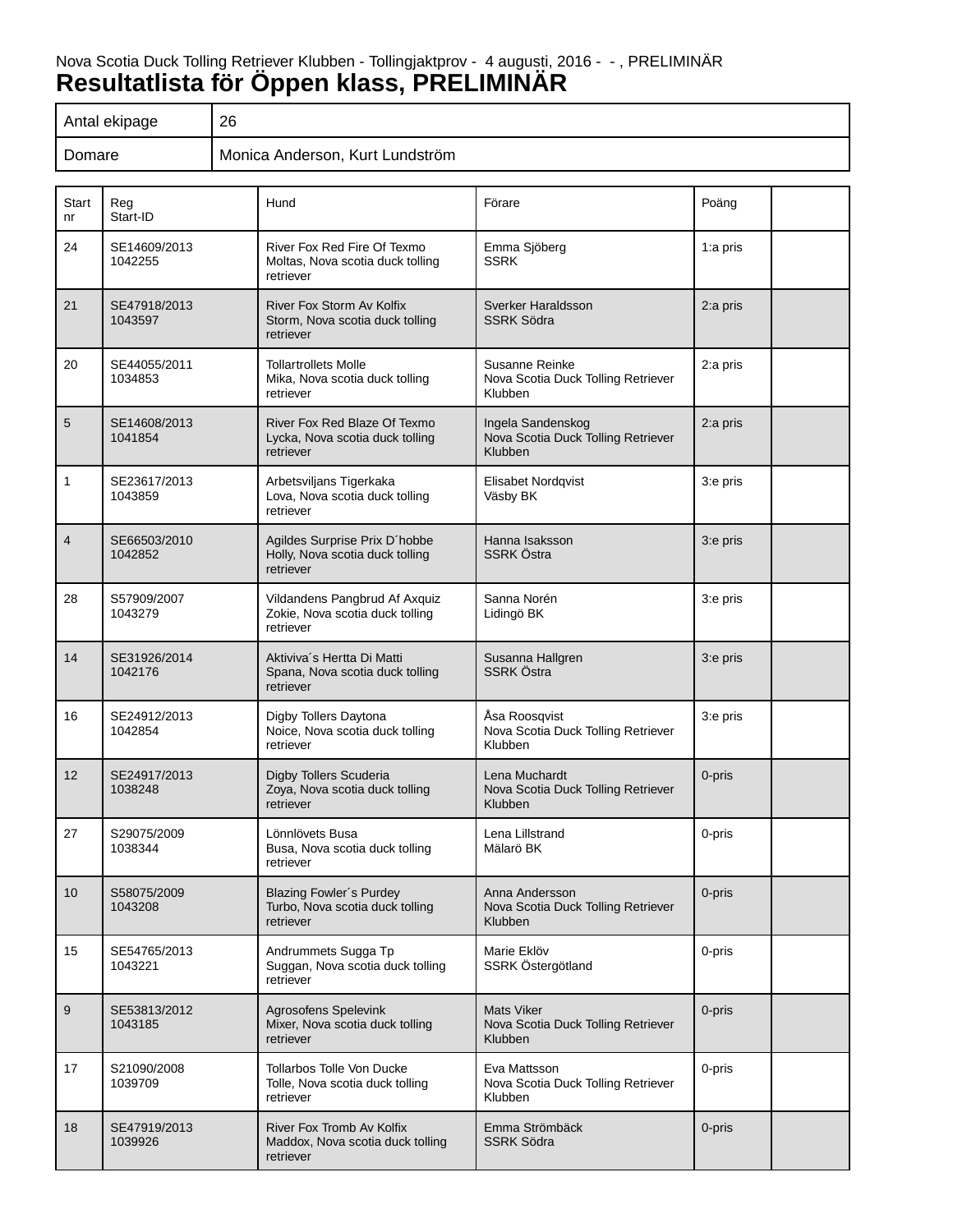| Start<br>nr | Reg<br>Start-ID         | Hund                                                                                    | Förare                                                                  | Poäng  |  |
|-------------|-------------------------|-----------------------------------------------------------------------------------------|-------------------------------------------------------------------------|--------|--|
| 19          | SE40587/2013<br>1036557 | Agildes Shine On Me<br>Viska, Nova scotia duck tolling<br>retriever                     | Linda Söderholm<br>Nova Scotia Duck Tolling Retriever<br><b>Klubben</b> | 0-pris |  |
| 23          | SE47884/2011<br>1040721 | Riverbreeze Dream Team Apach<br>Hobbe, Nova scotia duck tolling<br>retriever            | Kristina Kollback<br>Sveriges Hundungdom                                | 0-pris |  |
| 25          | SE56409/2010<br>1039962 | Lönnlövets Sol<br>Tuva, Nova scotia duck tolling<br>retriever                           | Nathalie Sandin<br>Nova Scotia Duck Tolling Retriever<br><b>Klubben</b> | 0-pris |  |
| 22          | S44149/2009<br>1043579  | Arbetsviljans Boklöv<br>Gussen, Nova scotia duck tolling<br>retriever                   | Åse Linderskjöld<br><b>SSRK Bergslagen</b>                              | 0-pris |  |
| 3           | SE62058/2010<br>1043789 | <b>Tollarbos Charley Mikkels Gutt</b><br>Charley, Nova scotia duck tolling<br>retriever | Monica van Leeuwen<br>Väsby BK                                          | 0-pris |  |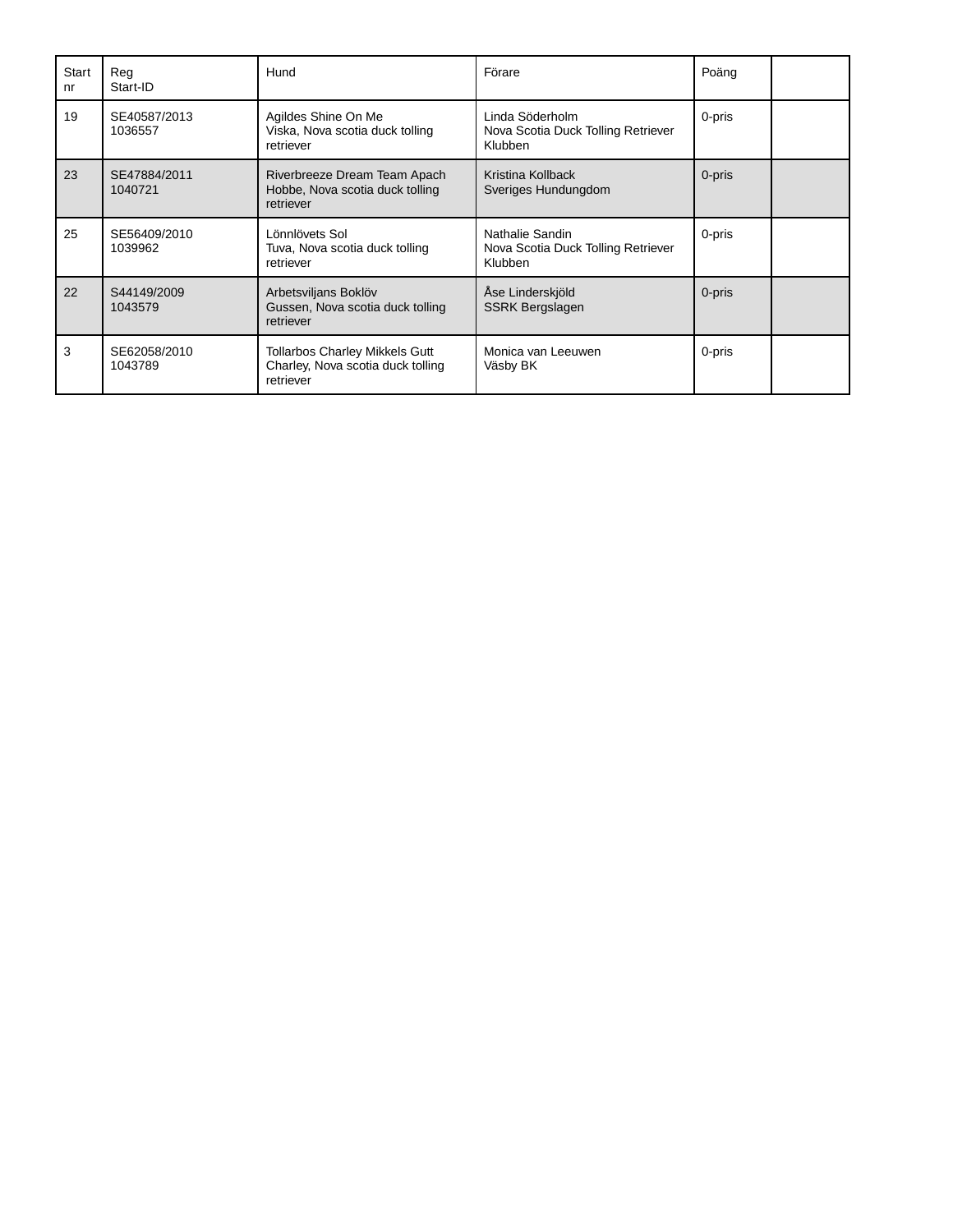## Nova Scotia Duck Tolling Retriever Klubben - Tollingjaktprov - 5 augusti, 2016 - - , PRELIMINÄR **Resultatlista för Öppen klass, PRELIMINÄR**

| Antal ekipage | 25             |
|---------------|----------------|
| Domare        | Kurt Lundström |

| Start<br>nr    | Reg<br>Start-ID                   | Hund                                                                                          | Förare                                                                 | Poäng    |
|----------------|-----------------------------------|-----------------------------------------------------------------------------------------------|------------------------------------------------------------------------|----------|
| 28             | <b>VDHDRC-T130755</b><br>1039713  | Hunter's Moonlight Indian Summer<br>Faylinn<br>Faylinn, Nova scotia duck tolling<br>retriever | Ute Nagl<br>Nova Scotia Duck Tolling Retriever<br>Klubben              | 1:a pris |
| 20             | DK17686/2011<br>1036263           | <b>Redforesthunter Halifax</b><br>Hali, Nova scotia duck tolling<br>retriever                 | Maria Petersen<br>Nova Scotia Duck Tolling Retriever<br><b>Klubben</b> | 2:a pris |
| 14             | SE56094/2011<br>1043294           | Agrosofens Sockersöta<br>Tya, Nova scotia duck tolling<br>retriever                           | Erika Wang<br>Kungälvs Brukshundklubb                                  | 2:a pris |
| $\overline{2}$ | DRC-T13-0731<br>1043052           | Mayflower Dancer's Kwinmatti<br>Matti, Nova scotia duck tolling<br>retriever                  | Susanne Niggemeyer<br>Nova Scotia Duck Tolling Retriever<br>Klubben    | 2:a pris |
| 5              | FI44789/10<br>1043520             | <b>Redadict On The Crocks</b><br>Huikka, Nova scotia duck tolling<br>retriever                | Riikka Tarvonen<br>Nova Scotia Duck Tolling Retriever<br>Klubben       | 2:a pris |
| 19             | SE28905/2014<br>1043771           | Fågelsjöns Kirra<br>Deema, Nova scotia duck tolling<br>retriever                              | Jenny Jacobsson<br>Töreboda Brukshundklubb                             | 3:e pris |
| 4              | SE55757/2012<br>1042262           | Arbetsviljans Flinta<br>Svinto, Nova scotia duck tolling<br>retriever                         | Kenth Fredriksson<br>Nova Scotia Duck Tolling Retriever<br>Klubben     | 3:e pris |
| 17             | SE23859/2010<br>1039610           | Renarder's Aston Martinoz<br>Dogge, Nova scotia duck tolling<br>retriever                     | Göran Larsson<br>SSRK Östergötland                                     | 3:e pris |
| 11             | <b>VDHDRCT10-0517</b><br>1039712  | Foxgrove's Moonlight Gunner<br>Gunner, Nova scotia duck tolling<br>retriever                  | Ute Nagl<br>Nova Scotia Duck Tolling Retriever<br>Klubben              | 3:e pris |
| 22             | NHSB2713198<br>1038079            | Suncatcher's Wonder-Worker<br>Kay-lo, Nova scotia duck tolling<br>retriever                   | Lieuwe Dirk Douma<br>Holland                                           | 3:e pris |
| 15             | <b>VDHDRC-T11-0575</b><br>1042903 | Mic Mac Hunters Hettdyii<br>Hettie, Nova scotia duck tolling<br>retriever                     | Gunter Walkemeyer<br>Nova Scotia Duck Tolling Retriever<br>Klubben     | 0-pris   |
| 12             | SE62054/2010<br>1039388           | <b>Chroje Ember Goose</b><br>Kotten, Nova scotia duck tolling<br>retriever                    | Susanne Johansson<br>Nova Scotia Duck Tolling Retriever<br>Klubben     | 0-pris   |
| 13             | VDHDRCT12-0678<br>1043263         | Stonaway's Piece Of My Puzzle<br>Pip, Nova scotia duck tolling retriever                      | Kerstin Rasper<br>Nova Scotia Duck Tolling Retriever<br>Klubben        | 0-pris   |
| 16             | SE56408/2010<br>1043144           | Lönnlövets Corona<br>Myra, Nova scotia duck tolling<br>retriever                              | Petra Scharin<br>Nova Scotia Duck Tolling Retriever<br>Klubben         | 0-pris   |
| 10             | SE14610/2013<br>1040638           | River Fox Red Flame Of Texmo<br>Ragge, Nova scotia duck tolling<br>retriever                  | Tiina Mäntyranta<br>Nova Scotia Duck Tolling Retriever<br>Klubben      | 0-pris   |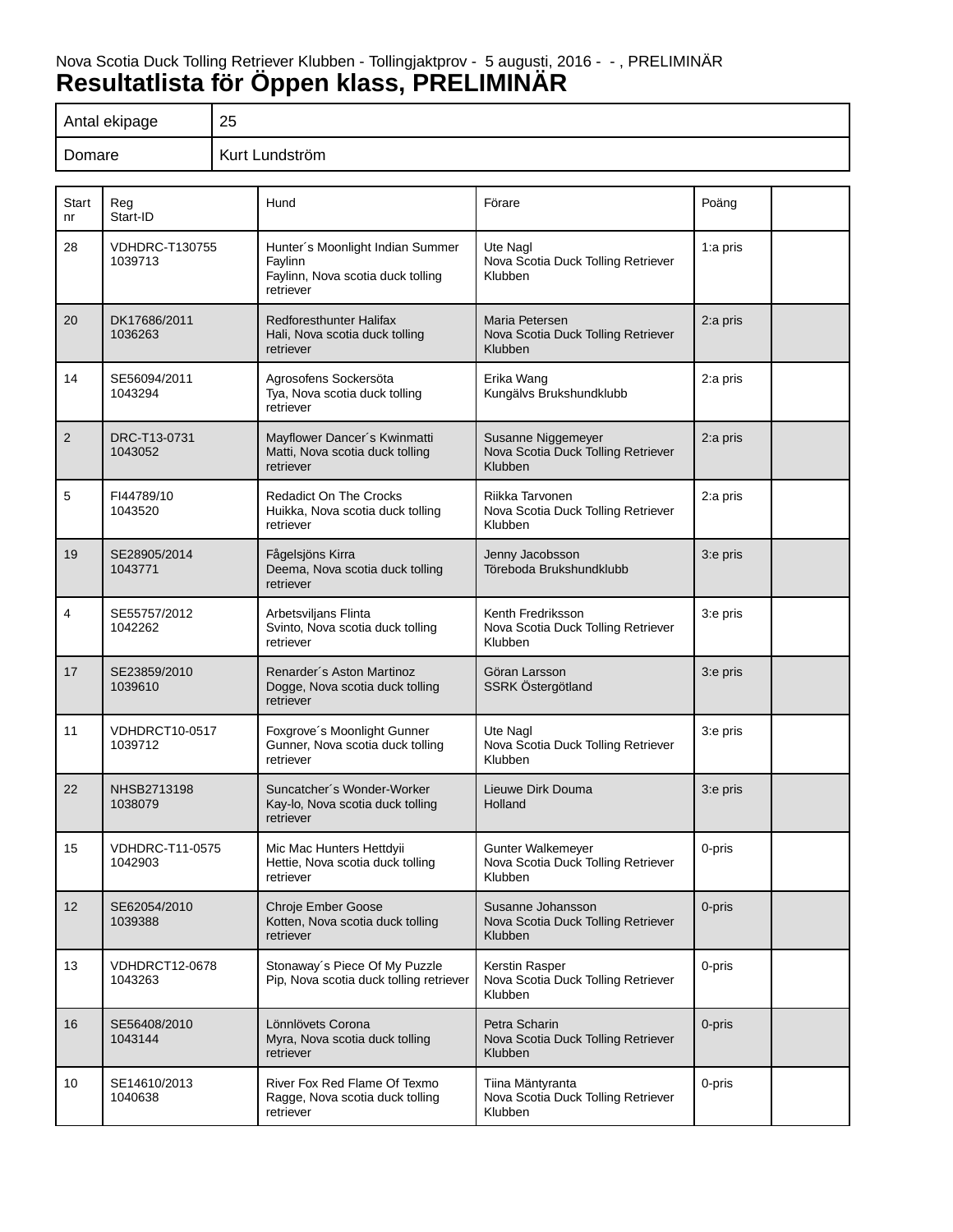| <b>Start</b><br>n <sub>r</sub> | Reg<br>Start-ID         | Hund                                                                            | Förare                                                               | Poäng  |  |
|--------------------------------|-------------------------|---------------------------------------------------------------------------------|----------------------------------------------------------------------|--------|--|
| 18                             | SE28906/2014<br>1042959 | Fågelsjöns Klura<br>Klura, Nova scotia duck tolling<br>retriever                | <b>Malin Goding</b><br>SSRK Östergötland                             | 0-pris |  |
| $\overline{7}$                 | FI19799/11<br>1042587   | Ainstainin Bios Kunnossa<br>Tyyne, Nova scotia duck tolling<br>retriever        | Hanna-Mari Kinnunen<br>Nova Scotia Duck Tolling Retriever<br>Klubben | 0-pris |  |
| $\mathbf{1}$                   | SE20160/2012<br>1034198 | Hunter's Moonlight Flying Tassa<br>Tassa, Nova scotia duck tolling<br>retriever | Maria Lindén<br><b>SSRK Östra</b>                                    | 0-pris |  |
| 26                             | SE52635/2011<br>1040425 | Vildandens Leet Af Pixboot<br>Elite, Nova scotia duck tolling<br>retriever      | Anette Björgell<br><b>SSRK Södra</b>                                 | 0-pris |  |
| 27                             | SE11834/2014<br>1034199 | Vildandens Lucia Af Pixvill<br>Cia, Nova scotia duck tolling<br>retriever       | Hanne Sölvkjär<br>Nova Scotia Duck Tolling Retriever<br>Klubben      | 0-pris |  |
| 24                             | SE36876/2011<br>1043165 | Andrummets Nära<br>Joy, Nova scotia duck tolling retriever                      | Hans Abrahamsson<br>Nova Scotia Duck Tolling Retriever<br>Klubben    | 0-pris |  |
| 25                             | SE56739/2010<br>1042148 | Aquafox Duki Ahtaajansolmu<br>Lillfisen, Nova scotia duck tolling<br>retriever  | <b>Tuula Lindroos</b><br><b>SSRK Södra</b>                           | 0-pris |  |
| 21                             | NHSB2829452<br>1038080  | Suncatcher's Hop into my Heart<br>McKai, Nova scotia duck tolling<br>retriever  | Jennifer van der Zijden<br>Holland                                   | 0-pris |  |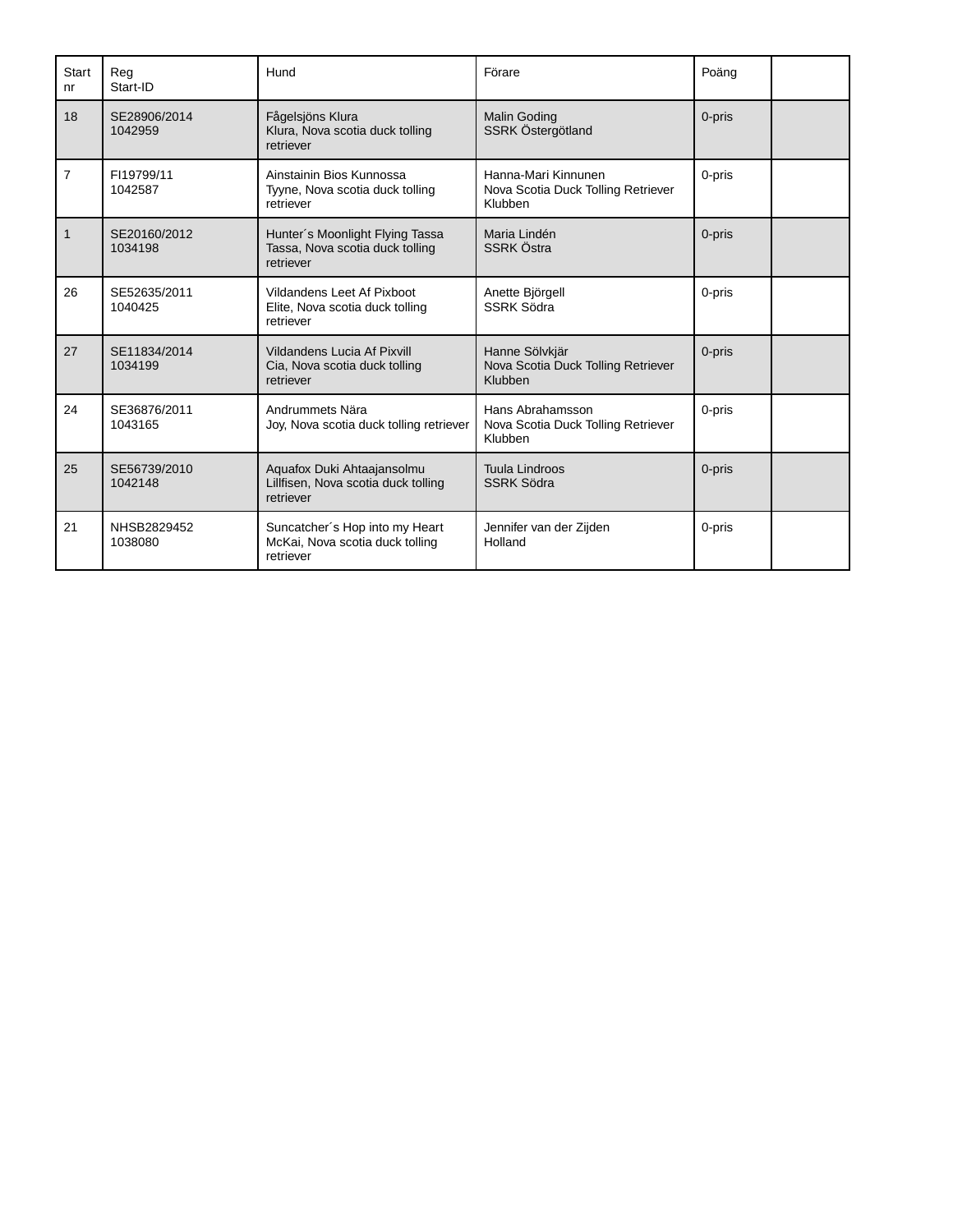# Nova Scotia Duck Tolling Retriever Klubben - Tollingjaktprov - 4 augusti, 2016 - - , PRELIMINÄR **Resultatlista för Nybörjarklass, PRELIMINÄR**

| Antal ekipage | 19                        |
|---------------|---------------------------|
| Domare        | Gunnar Petersson, Bo Ferm |

| Start<br>nr  | Reg<br>Start-ID         | Hund                                                                               | Förare                                                                  | Poäng       |
|--------------|-------------------------|------------------------------------------------------------------------------------|-------------------------------------------------------------------------|-------------|
| $\mathbf 0$  | SE38988/2014<br>1034937 | Agrosofens Naturligt-Vis<br>Ture, Nova scotia duck tolling<br>retriever            | Jessica Adler<br>Bro-Håbo BK                                            | 1:a pris    |
| $\mathbf 0$  | S43648/2008<br>1040176  | Fägrings Salta Brage<br>Brage, Nova scotia duck tolling<br>retriever               | Lena Skugge Pettersson<br>Askersunds BK                                 | 1: $a$ pris |
| 0            | SE12741/2015<br>1042469 | Digby Tollers Wigeon<br>Disa, Nova scotia duck tolling<br>retriever                | Annika Larsson<br>Nova Scotia Duck Tolling Retriever<br>Klubben         | 2:a pris    |
| $\mathbf 0$  | SE15572/2014<br>1041485 | Agrosofens Mona-Lisa<br>Iza, Nova scotia duck tolling retriever                    | Monica Beijer<br><b>SSRK Östra</b>                                      | 2:a pris    |
| 0            | DK06996/2014<br>1043151 | Redmound's Life Is To Run For Fun<br>Lima, Nova scotia duck tolling<br>retriever   | Perly Berge<br>Norge                                                    | 2:a pris    |
| $\mathbf 0$  | SE52139/2014<br>1043522 | Agrosofens Milda Makter<br>Dis, Nova scotia duck tolling retriever                 | Alexandra Fast-Karberg<br>Nova Scotia Duck Tolling Retriever<br>Klubben | 3:e pris    |
| 0            | SE14908/2013<br>1043460 | Rus N' Riv Nyytråå The Bandstand<br>Simsåån, Nova scotia duck tolling<br>retriever | Pernilla Johansson<br>Nova Scotia Duck Tolling Retriever<br>Klubben     | 3:e pris    |
| $\mathbf{0}$ | SE17581/2015<br>1042509 | <b>Redrivals Pintail For Fox</b><br>Redo, Nova scotia duck tolling<br>retriever    | Katrin Karlsson<br>Nova Scotia Duck Tolling Retriever<br>Klubben        | 3:e pris    |
| $\mathbf 0$  | SE23863/2010<br>1043251 | Renarder's Lamborghini Diabloz<br>Tolle, Nova scotia duck tolling<br>retriever     | Marco Parnola<br>Västerås BK                                            | 3:e pris    |
| $\mathbf 0$  | SE13230/2014<br>1039389 | Seawild's Water Fowler<br>Winna, Nova scotia duck tolling<br>retriever             | Susanne Johansson<br>Nova Scotia Duck Tolling Retriever<br>Klubben      | 0-pris      |
| 0            | S21648/2007<br>1043788  | Tollarbos Poker På Ehmilsvis<br>Poker, Nova scotia duck tolling<br>retriever       | Monica van Leeuwen<br>Väsby BK                                          | 0-pris      |
| $\mathbf 0$  | SE14085/2015<br>1041200 | Rus N' Riv Nt All You Need Is Love<br>Lyra, Nova scotia duck tolling<br>retriever  | Kim Jönsson<br><b>SSRK Södra</b>                                        | 0-pris      |
| 0            | SE28908/2014<br>1037122 | Fågelsjöns Händig<br>Morris, Nova scotia duck tolling<br>retriever                 | Karin Skoglund<br>SSRK Östergötland                                     | 0-pris      |
| $\mathbf 0$  | SE24154/2015<br>1041745 | Arbetsviljans Vitlav<br>Easton, Nova scotia duck tolling<br>retriever              | Frida Wiklund<br>Stockholm Södra BK                                     | 0-pris      |
| 0            | SE17718/2014<br>1039708 | <b>Tollarbos Echo I Yodastil</b><br>Echo, Nova scotia duck tolling<br>retriever    | <b>Ulf Mattsson</b><br>Nova Scotia Duck Tolling Retriever<br>Klubben    | 0-pris      |
| $\mathbf 0$  | SE26117/2013<br>1042581 | Swinging Tails Early Times<br>Olja, Nova scotia duck tolling<br>retriever          | Kerstin Kvarnlöf<br>Nova Scotia Duck Tolling Retriever<br>Klubben       | 0-pris      |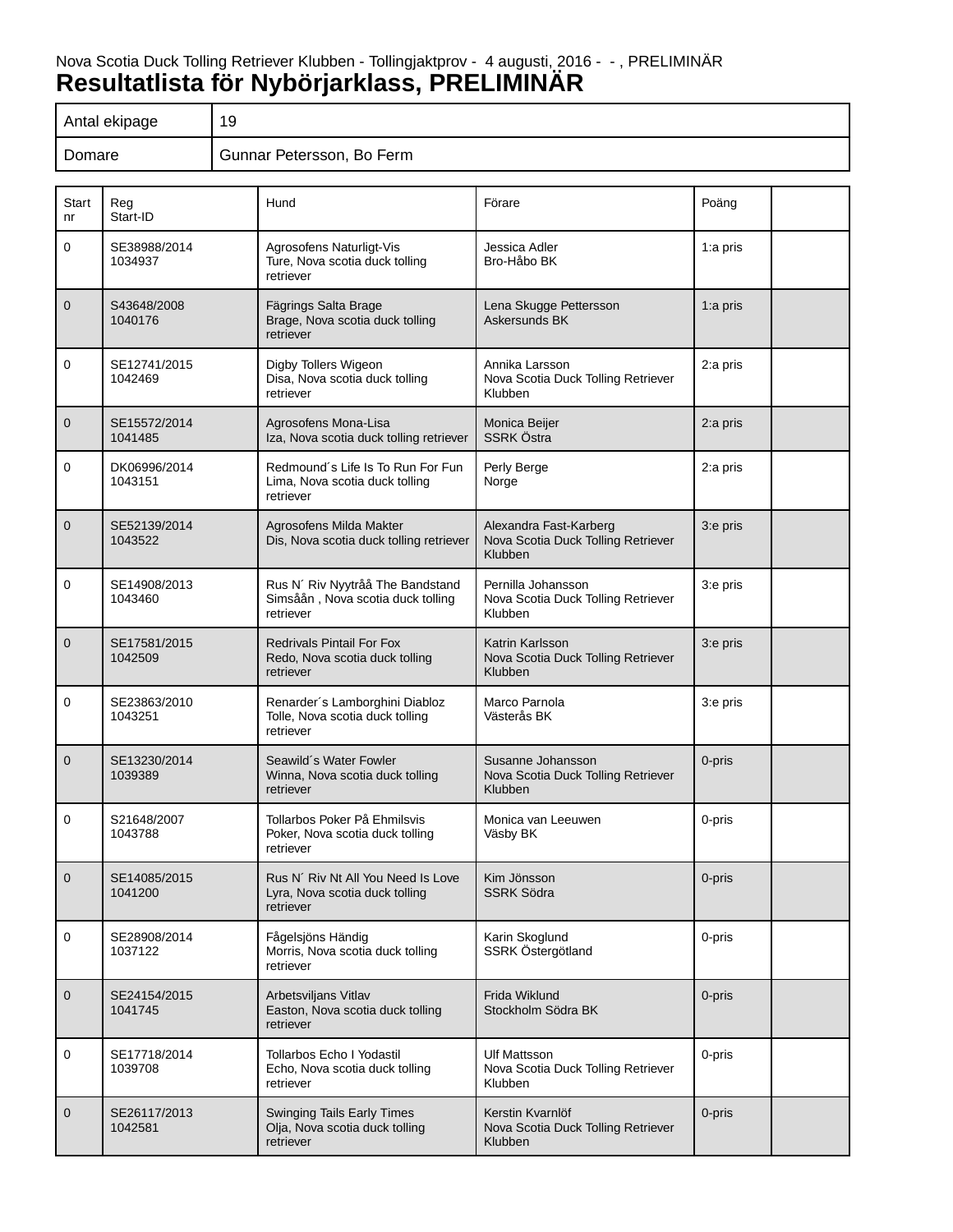| Start<br>nr  | Rea<br>Start-ID         | Hund                                                                  | Förare                                                              | Poäng  |  |
|--------------|-------------------------|-----------------------------------------------------------------------|---------------------------------------------------------------------|--------|--|
| 0            | SE24305/2014<br>1042999 | Andrummets Fullträff<br>Tyra, Nova scotia duck tolling<br>retriever   | Oskar Abrahamsson<br>Nova Scotia Duck Tolling Retriever<br>Klubben  | 0-pris |  |
| $\mathbf{0}$ | SE25234/2014<br>1043019 | Tollartrollets Rönnbär<br>Saga, Nova scotia duck tolling<br>retriever | Elsebeth Johansson<br>Nova Scotia Duck Tolling Retriever<br>Klubben | 0-pris |  |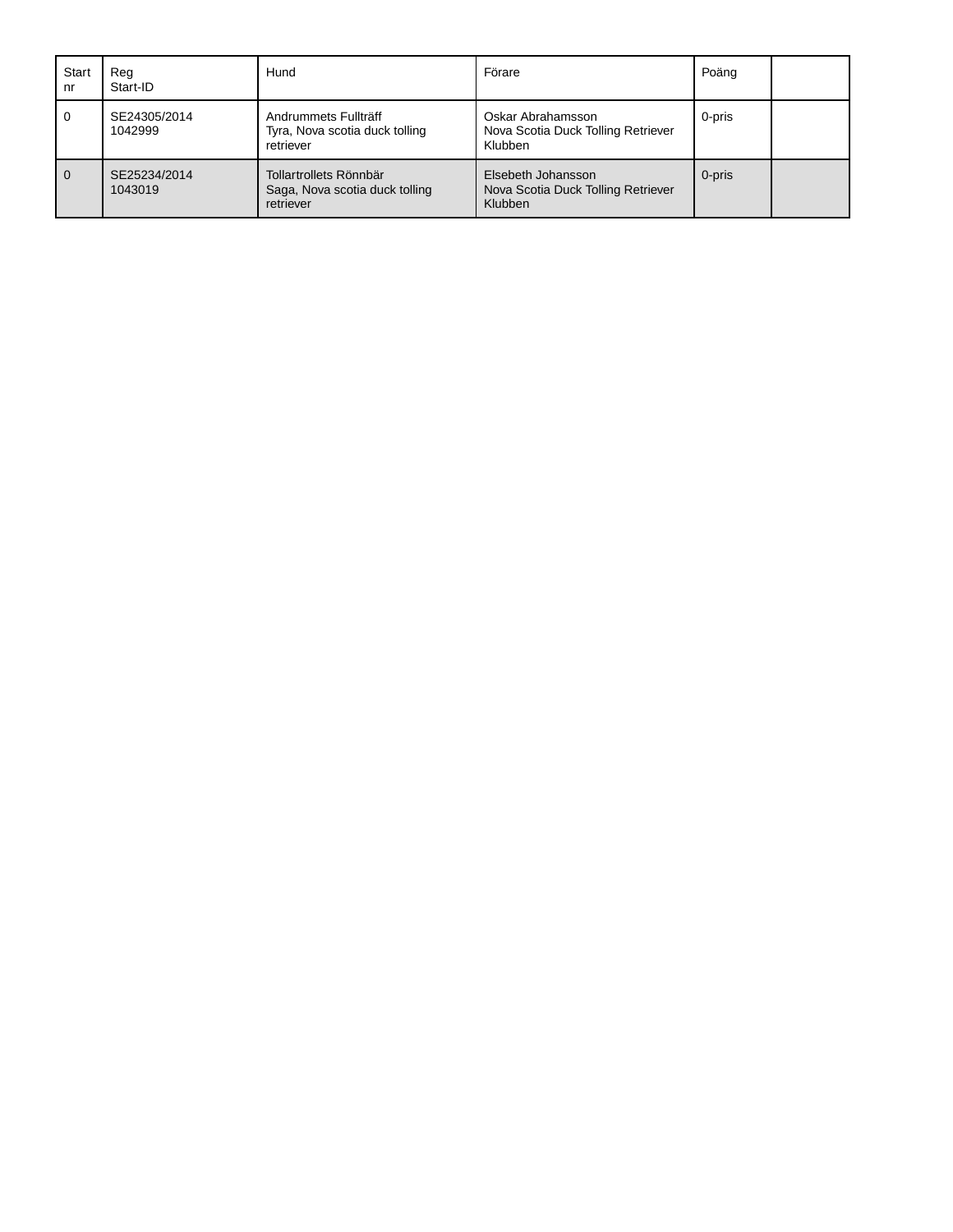# Nova Scotia Duck Tolling Retriever Klubben - Tollingjaktprov - 5 augusti, 2016 - - , PRELIMINÄR **Resultatlista för Nybörjarklass, PRELIMINÄR**

| Antal ekipage | 92                                            |
|---------------|-----------------------------------------------|
| Domare        | Bo Ferm, Gunnar Petersson, Sverker Haraldsson |

| Start<br>nr | Reg<br>Start-ID                   | Hund                                                                                              | Förare                                                               | Poäng       |           |
|-------------|-----------------------------------|---------------------------------------------------------------------------------------------------|----------------------------------------------------------------------|-------------|-----------|
| 48          | <b>VDHDRC-T14-0888</b><br>1037110 | Hunter's Moonlight Kir Royal Chiant<br>Chianti, Nova scotia duck tolling<br>retriever             | Louisa Haidle<br>Nova Scotia Duck Tolling Retriever<br>Klubben       | 1:a pris    |           |
| 46          | <b>VDHDRC-T13-0794</b><br>1043341 | Casarrondo Calino-Mîru adan<br>Mîru, Nova scotia duck tolling<br>retriever                        | Ann-Christin Kuhn<br>Nova Scotia Duck Tolling Retriever<br>Klubben   | 1:a pris    | HP        |
| 44          | SE47915/2013<br>1034919           | River Fox Virvelvind Av Kolfix<br>Vilja, Nova scotia duck tolling<br>retriever                    | <b>Malin Sparre</b><br>Svenska spaniel- och<br>retrieverklubben      | 1:a pris    | HP        |
| 40          | <b>VDHDRC-T14-0900</b><br>1039069 | Devil's Paintbrush Gavia Elasson<br>Piet, Nova scotia duck tolling<br>retriever                   | Susanne Niggemeyer<br>Nova Scotia Duck Tolling Retriever<br>Klubben  | 1:a pris    |           |
| 5           | CLP/NSR/805<br>1035094            | Absolut First Ida Garonera<br>Iddy, Nova scotia duck tolling<br>retriever                         | Petra Peskova<br>Nova Scotia Duck Tolling Retriever<br>Klubben       | 1:a pris    |           |
| 37          | SE32632/2013<br>1041432           | Lönnlövets Akleja<br>Leja, Nova scotia duck tolling<br>retriever                                  | Lena Lillstrand<br>Mälarö BK                                         | 1:a pris    |           |
| 91          | VDHDRC-T14-0862<br>1039193        | Speeding Katniss vom Lech-Toller<br><b>Nest</b><br>Katniss, Nova scotia duck tolling<br>retriever | Doris Hoffmann<br>Nova Scotia Duck Tolling Retriever<br>Klubben      | 1:a pris    | <b>HP</b> |
| 8           | FI46437/12<br>1042348             | Höpöhännän Hulvattoman Hehkuva<br>Myy, Nova scotia duck tolling<br>retriever                      | Marianna Turunen<br>Nova Scotia Duck Tolling Retriever<br>Klubben    | 1:a pris    |           |
| 58          | SE25233/2014<br>1042912           | Tollartrollets Krusbär<br>Krusa, Nova scotia duck tolling<br>retriever                            | Margareta Blomqvist<br>SSRK Östra                                    | 1:a pris    |           |
| 10          | SE54195/2014<br>1042081           | Wildbird Röda Snöstorm<br>Snö, Nova scotia duck tolling<br>retriever                              | Ines Fuchs<br>Nova Scotia Duck Tolling Retriever<br>Klubben          | 1:a pris    |           |
| 30          | SE52137/2014<br>1040535           | Agrosofens Jösses Amalia<br>Jösses, Nova scotia duck tolling<br>retriever                         | Helen Häggström<br>SSRK Östra                                        | 1:a pris    |           |
| 87          | SE60027/2014<br>1040274           | Fägrings Salty Chianti<br>Charlie, Nova scotia duck tolling<br>retriever                          | Olivia Olaisson<br>Tyresö BK                                         | 1: $a$ pris |           |
| 67          | SE47514/2014<br>1044304           | West Coast Tollers Daim<br>Mischa, Nova scotia duck tolling<br>retriever                          | Petra Rammelsberger<br>Nova Scotia Duck Tolling Retriever<br>Klubben | 1:a pris    |           |
| 25          | SE56542/2014<br>1038927           | <b>River Fox Frost Of Simo</b><br>Mynta, Nova scotia duck tolling<br>retriever                    | Marie-Louise Huldt<br><b>SSRK Södra</b>                              | 1:a pris    |           |
| 84          | DK15229/2012<br>1036005           | Quite a Vixen vom Lech-Toller Nest<br>Vixen, Nova scotia duck tolling<br>retriever                | Lis Kudsk<br>Nova Scotia Duck Tolling Retriever<br>Klubben           | 1:a pris    |           |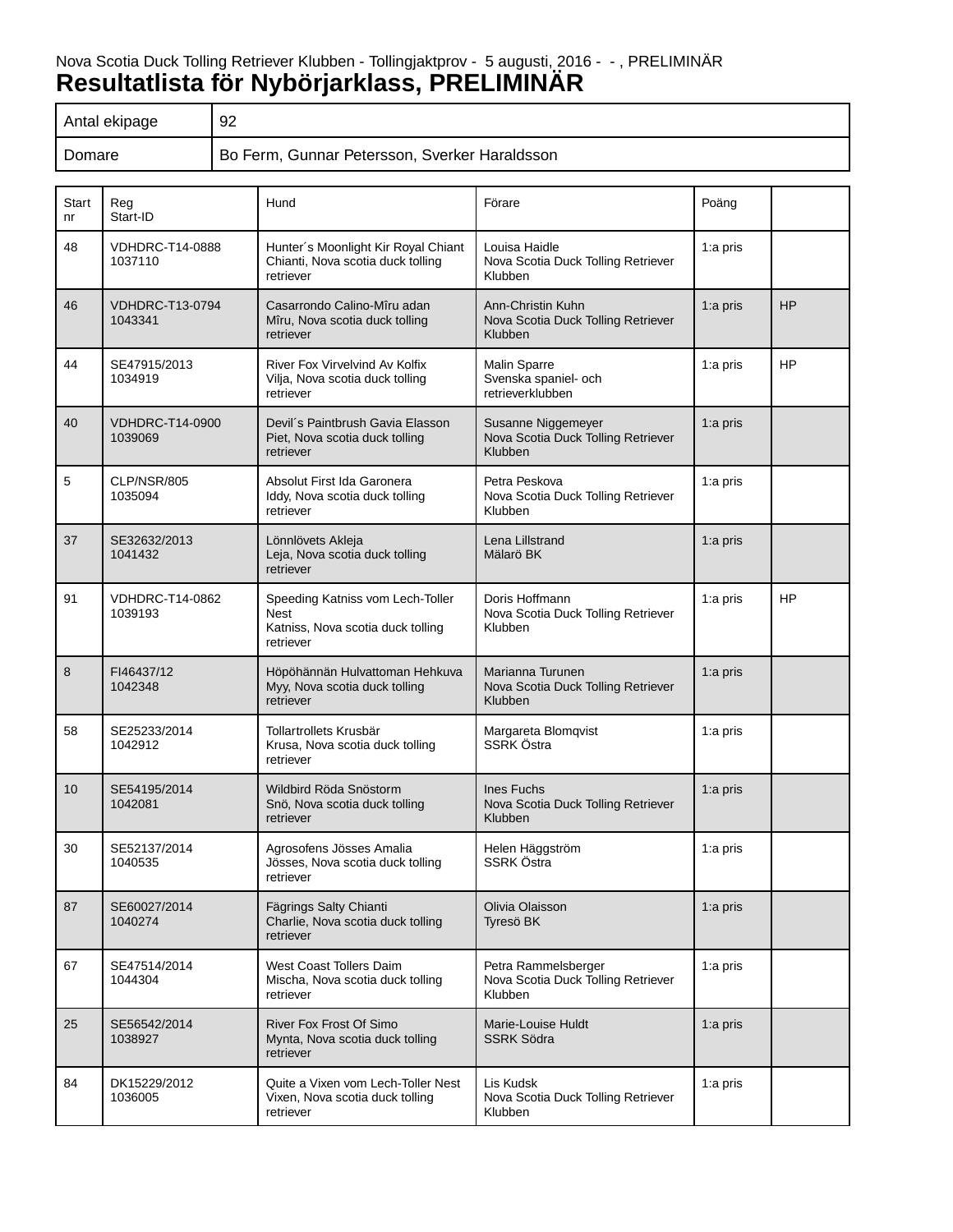| Start<br>nr | Reg<br>Start-ID                   | Hund                                                                                   | Förare                                                                     | Poäng       |           |
|-------------|-----------------------------------|----------------------------------------------------------------------------------------|----------------------------------------------------------------------------|-------------|-----------|
| 83          | SE42885/2014<br>1038473           | Rödtottarnas Sjöguld<br>Doris, Nova scotia duck tolling<br>retriever                   | Jennie Weimén<br>Kungälvs Brukshundklubb                                   | 1:a pris    | <b>HP</b> |
| 22          | SE55420/2014<br>1040754           | Svensdotters Oslagbara Obelix<br>Obelix, Nova scotia duck tolling<br>retriever         | Linda Andersson<br>Nova Scotia Duck Tolling Retriever<br>Klubben           | 1:a pris    |           |
| 81          | NO32969/12<br>1041488             | Lauvstuas Tia Winterstar<br>Tia, Nova scotia duck tolling retriever                    | Tone N Ottersen<br>Nova Scotia Duck Tolling Retriever<br>Klubben           | 1:a pris    |           |
| 80          | <b>VDHDRC-T130827</b><br>1039711  | Redadict Groovy Bavarian<br>Kayra, Nova scotia duck tolling<br>retriever               | Ute Nagl<br>Nova Scotia Duck Tolling Retriever<br>Klubben                  | 1:a pris    |           |
| 79          | SE34906/2015<br>1043686           | Tollarbos Singo Tassar Som Arrac<br>Singo, Nova scotia duck tolling<br>retriever       | Nina Gröndahl<br>SSRK Östra                                                | 1: $a$ pris |           |
| 49          | SE14611/2013<br>1040927           | River Fox Red Flash Of Texmo<br>Felix, Nova scotia duck tolling<br>retriever           | <b>Emmelie Gunnarsson</b><br>Nova Scotia Duck Tolling Retriever<br>Klubben | 2:a pris    |           |
| 82          | SE16959/2015<br>1038956           | Arbetsviljans Sockergryn<br>Mumla, Nova scotia duck tolling<br>retriever               | Anna Fredriksson<br>SSRK Östergötland                                      | 2:a pris    |           |
| 69          | DK16067/2014<br>1034647           | <b>Redborn Ultimate Tribute</b><br>Chinook, Nova scotia duck tolling<br>retriever      | Janine Berger<br>Nova Scotia Duck Tolling Retriever<br>Klubben             | 2:a pris    |           |
| 52          | <b>VDHDRC-T15-0969</b><br>1041809 | United Hunter's Moonlight TJ<br>TJ, Nova scotia duck tolling retriever                 | Ute Nagl<br>Nova Scotia Duck Tolling Retriever<br>Klubben                  | 2:a pris    |           |
| 86          | FIN45320/07<br>1042588            | <b>Tollerbay Banjo Swing</b><br>Rauha, Nova scotia duck tolling<br>retriever           | Hanna-Mari Kinnunen<br>Nova Scotia Duck Tolling Retriever<br>Klubben       | 2:a pris    |           |
| 43          | SE16958/2015<br>1038834           | Arbetsviljans Risgryn<br>Doris, Nova scotia duck tolling<br>retriever                  | Emma Nilbrink<br>Mälarö HU                                                 | 2:a pris    |           |
| 56          | NHSB2912834<br>1035190            | Amalia Cadbo V.d. Echtinger Grift<br>Fiine, Nova scotia duck tolling<br>retriever      | Petzold Frank<br>Tyskland (Germany)                                        | 2:a pris    |           |
| 34          | CLP/NSR/803<br>1036100            | Absolut First Izolda Garonera<br>Izolda, Nova scotia duck tolling<br>retriever         | Martina Garova<br>Nova Scotia Duck Tolling Retriever<br><b>Klubben</b>     | 2:a pris    |           |
| 96          | SE42883/2014<br>1040049           | Rödtottarnas Sjöbuse<br>Buddy, Nova scotia duck tolling<br>retriever                   | Erika Wang<br>Kungälvs Brukshundklubb                                      | 2:a pris    |           |
| 31          | SE26481/2010<br>1039460           | Doglefox Rouge<br>Strimma, Nova scotia duck tolling<br>retriever                       | <b>Rolf Brandt</b><br>Nova Scotia Duck Tolling Retriever<br>Klubben        | 3:e pris    |           |
| 59          | FI51845/14<br>1043377             | Reponi Syysunelma<br>Tera, Nova scotia duck tolling<br>retriever                       | Riikka Tetri<br>Nova Scotia Duck Tolling Retriever<br>Klubben              | 3:e pris    |           |
| 90          | SE34907/2015<br>1040865           | Tollarbos Tikka Tassar Som Arrac<br>Tikka, Nova scotia duck tolling<br>retriever       | Malin Kånåhols<br>Uppsala HU                                               | 3:e pris    |           |
| 11          | SE37720/2013<br>1041147           | Tollarbos Överstespiro Med<br>Kolasmak<br>Spiro, Nova scotia duck tolling<br>retriever | Peter Rudquist<br>Knivsta BK                                               | 3:e pris    |           |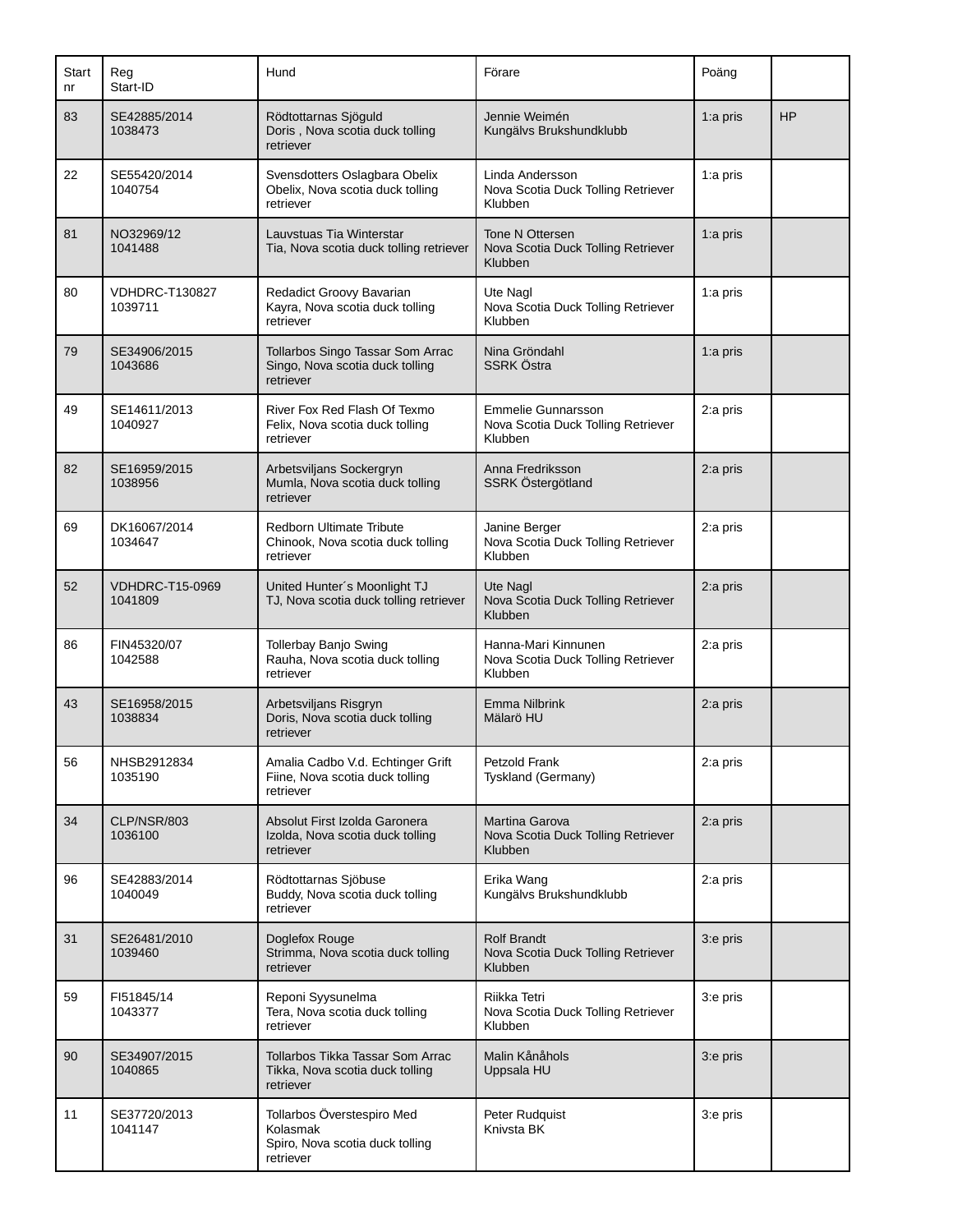| Start<br>nr | Reg<br>Start-ID           | Hund                                                                              | Förare                                                                      | Poäng    |  |
|-------------|---------------------------|-----------------------------------------------------------------------------------|-----------------------------------------------------------------------------|----------|--|
| 63          | SE51732/2013<br>1037185   | Springer Nova's Mellie Of Tuffno<br>Mellie, Nova scotia duck tolling<br>retriever | Jonas Gustafsson<br>SBKs Halmstadsavd.                                      | 3:e pris |  |
| 36          | SE29822/2015<br>1039026   | River Fox Soul Av Fira<br>Chimay, Nova scotia duck tolling<br>retriever           | Therese Andersson<br>Tyresö BK                                              | 3:e pris |  |
| 92          | SE56545/2014<br>1034197   | River Fox Snow Of Simo<br>Tova, Nova scotia duck tolling<br>retriever             | Karin Tosteberg<br>Nova Scotia Duck Tolling Retriever<br>Klubben            | 3:e pris |  |
| 13          | SE33367/2012<br>1043813   | Working Beauty's Nosy News<br>Mira, Nova scotia duck tolling<br>retriever         | Jenny Augustsson<br>Uppsala HU                                              | 3:e pris |  |
| 54          | S30872/2008<br>1040282    | <b>Bluenosers Pacific Perry</b><br>Perry, Nova scotia duck tolling<br>retriever   | Gunilla Åhs<br>Nova Scotia Duck Tolling Retriever<br>Klubben                | 3:e pris |  |
| 94          | SE47509/2014<br>1039254   | West Coast Tollers Geisha<br>Geisha, Nova scotia duck tolling<br>retriever        | Eva Svensson<br>Nova Scotia Duck Tolling Retriever<br>Klubben               | 3:e pris |  |
| 41          | SE34682/2012<br>1042169   | Renarder's Toyota Lee<br>Lee, Nova scotia duck tolling<br>retriever               | <b>AnnBritt Gustafsson</b><br>Nova Scotia Duck Tolling Retriever<br>Klubben | 3:e pris |  |
| 42          | SE26796/2013<br>1040801   | Fågelsjöns Stjärnklar<br>Icky, Nova scotia duck tolling<br>retriever              | Camilla Kitzberger<br>SSRK Östra                                            | 3:e pris |  |
| 68          | S48070/2009<br>1040810    | Star Wars Return Of The Jedi<br>Jedi, Nova scotia duck tolling<br>retriever       | <b>Bengt Stenius</b><br>Nova Scotia Duck Tolling Retriever<br>Klubben       | 3:e pris |  |
| 3           | CLP/NSR/673/13<br>1036101 | Erikachen Roisin<br>Roisin, Nova scotia duck tolling<br>retriever                 | Martina Garova<br>Nova Scotia Duck Tolling Retriever<br>Klubben             | 3:e pris |  |
| 95          | SE12737/2015<br>1040545   | Digby Tollers Pintail<br>Nikita, Nova scotia duck tolling<br>retriever            | Amelie Sandberg Möller<br><b>SSRK Södra</b>                                 | 3:e pris |  |
| 20          | SE24153/2015<br>1043803   | Arbetsviljans Skvattram<br>Chaplin, Nova scotia duck tolling<br>retriever         | Monica van Leeuwen<br>Väsby BK                                              | 3:e pris |  |
| 57          | SE52636/2011<br>1043187   | Vildandens Cache Af Pixboot<br>Bingo, Nova scotia duck tolling<br>retriever       | Katrine Blåfjell<br>Norge                                                   | 3:e pris |  |
| 24          | SE15573/2014<br>1041524   | Agrosofens Rea-Lisa<br>Rea, Nova scotia duck tolling<br>retriever                 | Agneta Fast Karberg<br>Nova Scotia Duck Tolling Retriever<br>Klubben        | 3:e pris |  |
| 74          | FI46305/14<br>1043136     | Höpöhännän American Beauty<br>Sumu, Nova scotia duck tolling<br>retriever         | Niina Roivainen<br>Nova Scotia Duck Tolling Retriever<br>Klubben            | 0-pris   |  |
| 51          | SE14260/2011<br>1043388   | Tollarbos Lystra El Nacho<br>Lystra, Nova scotia duck tolling<br>retriever        | Louise Runnemark<br>Haninge BK                                              | 0-pris   |  |
| 47          | SE50493/2014<br>1042337   | Canna Dea's Filip Av Fellow<br>Mandel, Nova scotia duck tolling<br>retriever      | Petronella Lindholm<br>Nova Scotia Duck Tolling Retriever<br>Klubben        | 0-pris   |  |
| 53          | SE38991/2014<br>1040534   | Agrosofens Näs-Visa<br>Rut, Nova scotia duck tolling<br>retriever                 | Helen Häggström<br>SSRK Östra                                               | 0-pris   |  |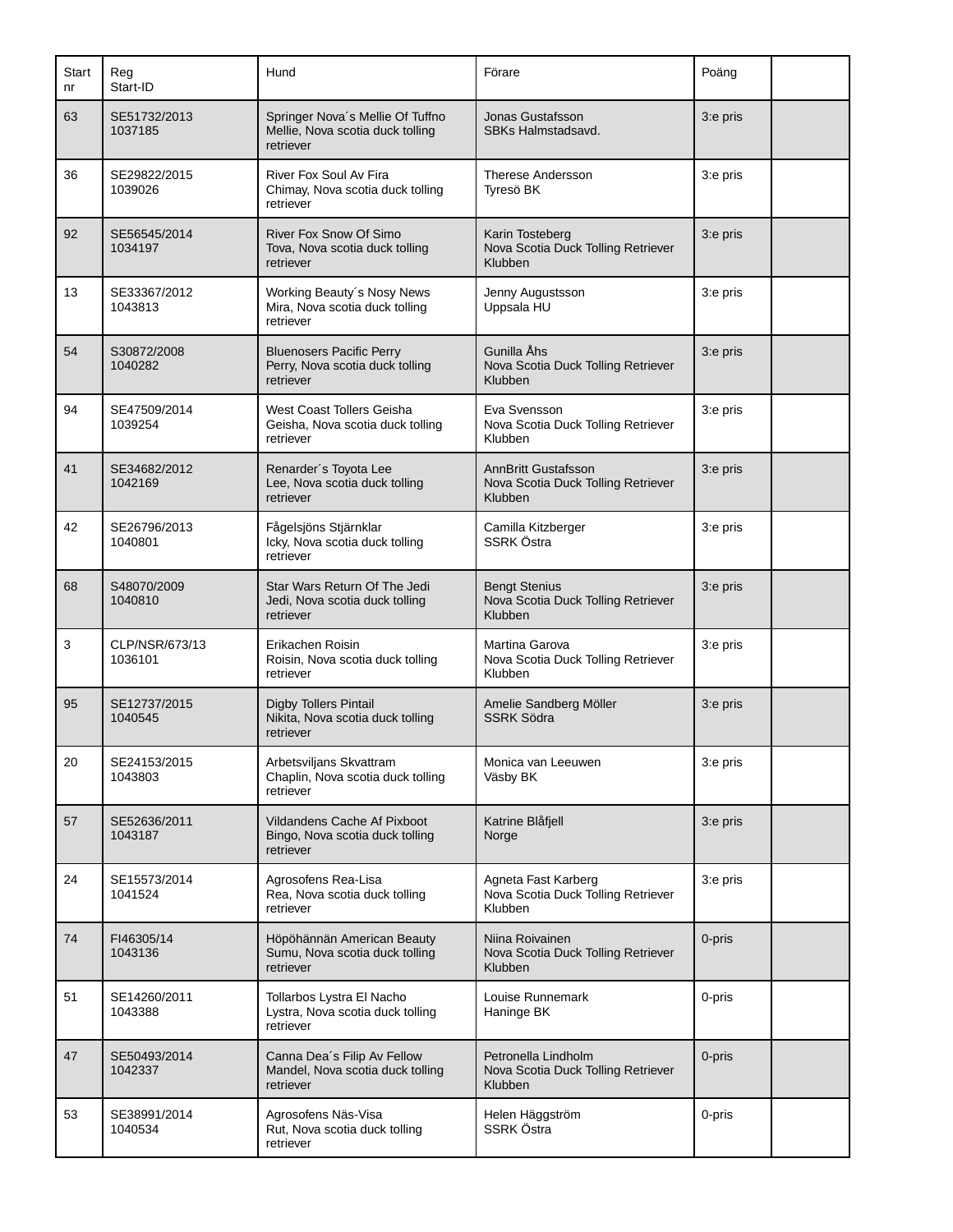| Start<br>nr    | Reg<br>Start-ID         | Hund                                                                               | Förare                                                             | Poäng  |  |
|----------------|-------------------------|------------------------------------------------------------------------------------|--------------------------------------------------------------------|--------|--|
| $\overline{2}$ | SE44933/2013<br>1037347 | Agildes Heart Of Steel<br>Nitro, Nova scotia duck tolling<br>retriever             | Joris Van den Bosch<br>Belgien (Belgium)                           | 0-pris |  |
| 38             | SE54767/2013<br>1043474 | Andrummets Leopard Strv<br>Lotus, Nova scotia duck tolling<br>retriever            | Camilla Sjögren<br>Nordmalings BHK                                 | 0-pris |  |
| 35             | SE12739/2015<br>1039815 | <b>Digby Tollers Shelduck</b><br>Abby, Nova scotia duck tolling<br>retriever       | Roland Bjuggelius<br>Nova Scotia Duck Tolling Retriever<br>Klubben | 0-pris |  |
| 33             | SE15055/2015<br>1039265 | <b>Agildes Cloudberry Surprise</b><br>Julie, Nova scotia duck tolling<br>retriever | Lisa Boman<br>Uppsala HU                                           | 0-pris |  |
| $\overline{4}$ | SE28561/2012<br>1043152 | Flottatjärn's Önja Of Leo<br>Diva, Nova scotia duck tolling<br>retriever           | Roger Karlsson<br><b>SSRK Södra</b>                                | 0-pris |  |
| 93             | SE37172/2011<br>1042421 | Renarder's Lashi Chevrolet<br>Tessa, Nova scotia duck tolling<br>retriever         | Karin Vitén<br>Nova Scotia Duck Tolling Retriever<br>Klubben       | 0-pris |  |
| 61             | SE54766/2013<br>1042870 | Andrummets Helge Strb<br>Helge, Nova scotia duck tolling<br>retriever              | Eva Törndahl<br>SSRK Östergötland                                  | 0-pris |  |
| 28             | SE15053/2015<br>1042851 | Agildes Lingonberry Surprise<br>Darcy, Nova scotia duck tolling<br>retriever       | Hanna Isaksson<br>SSRK Östra                                       | 0-pris |  |
| 64             | SE55940/2011<br>1043182 | Fägrings Salty Tornado<br>Tobie, Nova scotia duck tolling<br>retriever             | aino johansson<br><b>SSRK Västra</b>                               | 0-pris |  |
| 65             | SE10451/2015<br>1042866 | Andrummets Riksäpple<br>Elton, Nova scotia duck tolling<br>retriever               | Marie Eklöv<br>SSRK Östergötland                                   | 0-pris |  |
| 66             | NHSB2950802<br>1040999  | Final Fantasy of Red Glory<br>Ziva, Nova scotia duck tolling<br>retriever          | Linda de Jong<br>Nova Scotia Duck Tolling Retriever<br>Klubben     | 0-pris |  |
| 27             | SE29826/2015<br>1034856 | River Fox Rockabilly Av Fira<br>Kuling, Nova scotia duck tolling<br>retriever      | Astrid Willersrud<br>Nova Scotia Duck Tolling Retriever<br>Klubben | 0-pris |  |
| $\overline{7}$ | FI33242/10<br>1043317   | Belle Fox Be Jackson<br>Luca, Nova scotia duck tolling<br>retriever                | Lotta Blomqvist<br>Nova Scotia Duck Tolling Retriever<br>Klubben   | 0-pris |  |
| 9              | NO36835/13<br>1043875   | Mountain Toller's Darmio Mila<br>Mila, Nova scotia duck tolling<br>retriever       | Marthe Sørby<br>Nova Scotia Duck Tolling Retriever<br>Klubben      | 0-pris |  |
| 70             | SE29819/2015<br>1040548 | River Fox Salsa Av Fira<br>Nässla, Nova scotia duck tolling<br>retriever           | Lotta Strömberg<br><b>SSRK Södra</b>                               | 0-pris |  |
| 71             | NHSB3005467<br>1041000  | Caribbean Rumba of Red Glory<br>Abby, Nova scotia duck tolling<br>retriever        | Linda de Jong<br>Nova Scotia Duck Tolling Retriever<br>Klubben     | 0-pris |  |
| 72             | SE52135/2014<br>1043825 | Agrosofens Galaxer I Mina Braxer<br>Samson, Nova scotia duck tolling<br>retriever  | Eva Stephansson<br>Uppsala Brukshundklubb                          | 0-pris |  |
| 73             | SE19414/2014<br>1041839 | Andrummets Fredspipa<br>Elmer, Nova scotia duck tolling<br>retriever               | Frida Olsson<br>Nova Scotia Duck Tolling Retriever<br>Klubben      | 0-pris |  |